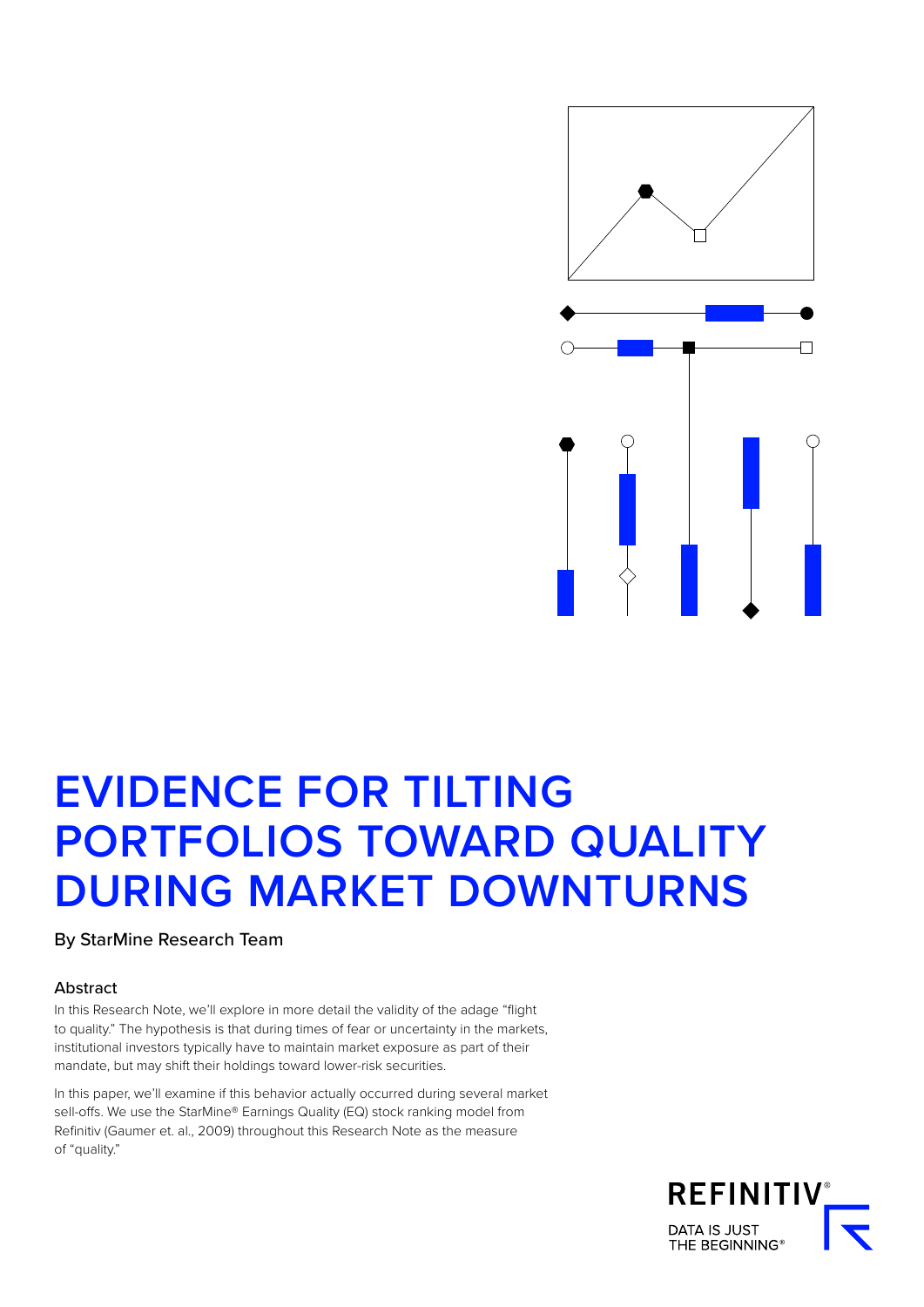## **Contents**

| 2. Evidence of earnings quality based outperformance in global markets 3 |  |  |  |  |  |
|--------------------------------------------------------------------------|--|--|--|--|--|
|                                                                          |  |  |  |  |  |
|                                                                          |  |  |  |  |  |
|                                                                          |  |  |  |  |  |

## **1. Earnings quality performance during market downturns**

In this study, we performed a test examining the performance of a quality factor from the "official" beginning to end of recent bear markets and prolonged corrections – those times when the downturn didn't descend to a level that is called a bear market (-20% or more).

StarMine EQ is designed to measure the sustainability of a company's sources of earnings. It is an enhanced version of the Accrual Anomaly (Sloan, 1996).

We examine the performance of the StarMine EQ, starting at the time of the correction, rebalancing the portfolio monthly, excluding transaction costs. Results were calculated with the backtest capabilities of the [Refinitiv QA Point](https://www.refinitiv.com/en/products/qa-point-quantitative-investment-management/) product, developed in partnership with platform developer Elsen Inc.

To capture those dates, we turn to economist and strategist Edward Yardeni<sup>1</sup>. He includes a table of S&P 500 Bear Markets and Corrections since 1928 in [Appendix 15.4](https://urldefense.proofpoint.com/v2/url?u=https-3A__www.yardenibook.com_pub_15.4appendix.pdf&d=DwMFAg&c=4ZIZThykDLcoWk-GVjSLmy8-1Cr1I4FWIvbLFebwKgY&r=OPmtoqASMWsfHkx1B4EawjYHSJza-_yl62-cjptmHmo&m=-RcnyHd3KX_vFf3QNSyrrfk6IF-LvutoNtTK52GOkhY&s=uUk9h-aaSJQihB22QTzxfXjDgGyTQ_hspFcWQRnnPCU&e=) of his new book<sup>2</sup>. With permission, those since 1998 are shown as Exhibit 1.

#### Exhibit 1.

| <b>Start date</b>  | <b>End date</b> | <b>Days</b> |  |
|--------------------|-----------------|-------------|--|
| 17-Jul-98          | 31-Aug-98       | 45          |  |
| 16-Jul-99          | 15-Oct-99       | 91          |  |
| $24-Mar-00$        | 9-Oct-02        | 929         |  |
| 27-Nov-02          | 11-Mar-03       | 104         |  |
| 9-Oct-07           | 9-Mar-09        | 517         |  |
| 23-Apr-10          | $2$ -Jul-10     | 70          |  |
| 29-Apr-11          | 3-Oct-11        | 157         |  |
| 21-May-15          | 25-Aug-15       | 96          |  |
| $3-Nov-15$         | 11-Feb-16       | 100         |  |
| 26-Jan-18          | 8-Feb-18        | 13          |  |
| $Red = Bear$ Mkt   |                 |             |  |
| Black = Correction |                 |             |  |

For our test, we chose the four longest downturns:

Mar-00 - Oct-02: Tech Bubble bursts

## Oct-07 - Mar-09:

Subprime Mortgage Crisis and Great Recession

#### Apr-11 - Oct-11: Global market sell-off post downgrade of U.S. sovereign credit rating

Nov-15 - Feb-16:

China stock market crash

<sup>1</sup> Yardeni Research.

<sup>2</sup> Predicting the Markets: A Professional Autobiography, Edward Yardeni, 2018.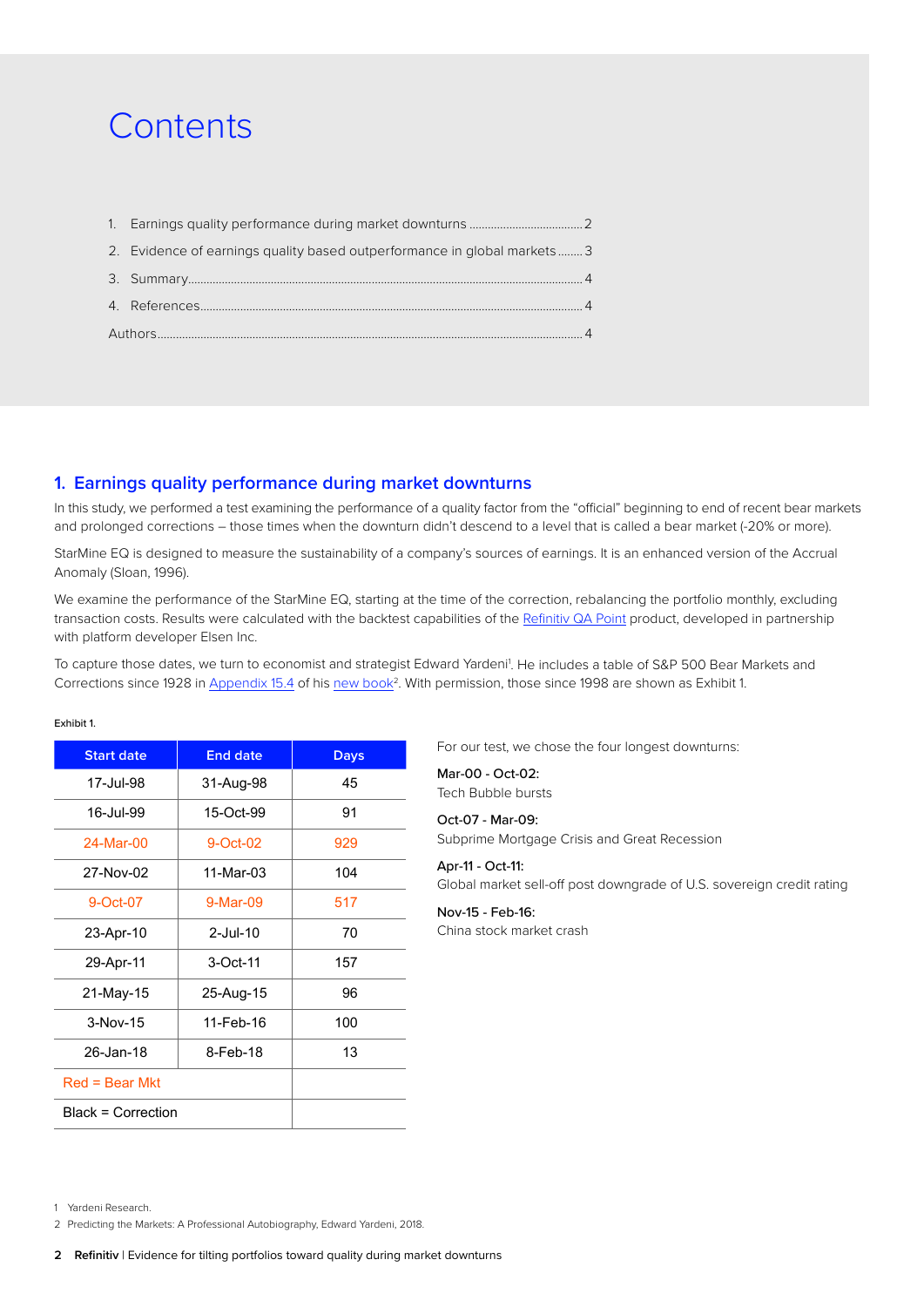<span id="page-2-0"></span>

| Exhibit 2. Annualized Earnings Quality Returns vs. S&P 500 |  |  |  |
|------------------------------------------------------------|--|--|--|
|------------------------------------------------------------|--|--|--|

|            | <b>S&amp;P 500</b> |               |        |            |        |               |          |
|------------|--------------------|---------------|--------|------------|--------|---------------|----------|
| Start date | Top                | <b>Bottom</b> | Spread | Annualized | Sharpe | <b>B</b> mark | Universe |
| 17-Jul-98  |                    |               |        |            |        |               |          |
| 16-Jul-99  |                    |               |        |            |        |               |          |
| 24-Mar-00  | $-7.26$            | $-39.57$      | 46.74  | 15.47      | 0.85   | -47.38        | $-24.41$ |
| 27-Nov-02  |                    |               |        |            |        |               |          |
| 9-Oct-07   | $-51.47$           | $-71.09$      | 58.72  | 36.07      | 2.04   | $-55.25$      | $-59.91$ |
| 23-Apr-10  |                    |               |        |            |        |               |          |
| 29-Apr-11  | $-20.15$           | $-28.01$      | 9.89   | 17.55      | 2.32   | $-18.64$      | $-22.67$ |
| 21-May-15  |                    |               |        |            |        |               |          |
| $3-Nov-15$ | $-9.97$            | $-20.19$      | 11.93  | 40.24      | 7.09   | $-12.71$      | $-14.67$ |

Source: Refinitiv OA Point, Refinitiv StarMine, S&P

The results of this test support the hypothesis. Cumulative top decile returns significantly beat the equal-weighted universe in all sample periods and an absolute-return strategy using top/bottom decile spreads is alpha generative. Bottom decile, or poor-quality stocks had especially negative returns versus the overall universe. Filtering out low-quality securities during market downturns appears to be especially beneficial as a method of risk mitigation reducing portfolio volatility and improving risk-adjusted returns. (Note that spreads are rebalanced and compounded monthly and not just calculated as top decile minus bottom decile.)

The performance of StarMine EQ over the entire history sample of January 1998 to March 2018 showed an annualized decile spread of 7.51% and a Sharpe ratio of 0.55. During each of these four major corrections, both the annualized decline spreads and Sharpe ratios were significantly above those performance measures over the entire 1998 to 2018 history. The EQ Model performed better than average during downturns. This appears to validate that a flight to quality behavior does occur during market corrections and that investors benefit from a quality tilt in their portfolios during those times.

## **2. Evidence of earnings quality based outperformance in global markets**

To this point, the focus has been on U.S. market data and indices. This was to both align U.S. data and correction dates with a U.S. index and also because beating the S&P 500 is one of the toughest challenges and competitors for active managers.

However, market downturns in the U.S. are frequently correlated with global sell-offs. You can see that occurred in each of our four downturn periods by the negative benchmark and equal-weighted universe returns in Exhibit 3. Correlations of cross-market returns during major market downturns often increase. This is often referred to as market contagion. For that reason, and for the benefit of our global asset management community, this study next examines returns using the constituents of the MSCI World index as the benchmark.

Exhibit 3. StarMine EQ Performance vs. MSCI World

|            | <b>MSCI</b> |               |        |            |        |               |                 |
|------------|-------------|---------------|--------|------------|--------|---------------|-----------------|
| Start date | Top         | <b>Bottom</b> | Spread | Annualized | Sharpe | <b>B</b> mark | <b>Universe</b> |
| 17-Jul-98  |             |               |        |            |        |               |                 |
| 16-Jul-99  |             |               |        |            |        |               |                 |
| 24-Mar-00  | $-23.88$    | -44.45        | 33.854 | 11.55      | 1.17   | $-42.07$      | $-29.66$        |
| 27-Nov-02  |             |               |        |            |        |               |                 |
| 9-Oct-07   | $-53.42$    | $-68.00$      | 39.68  | 24.96      | 2.98   | $-49.29$      | $-58.13$        |
| 23-Apr-10  |             |               |        |            |        |               |                 |
| 29-Apr-11  | $-17.44$    | $-25.37$      | 9.85   | 17.48      | 3.01   | $-17.01$      | $-20.19$        |
| 21-May-15  |             |               |        |            |        |               |                 |
| $3-Nov-15$ | $-12.00$    | $-20.64$      | 10.15  | 33.64      | 11.29  | $-9.75$       | $-15.58$        |